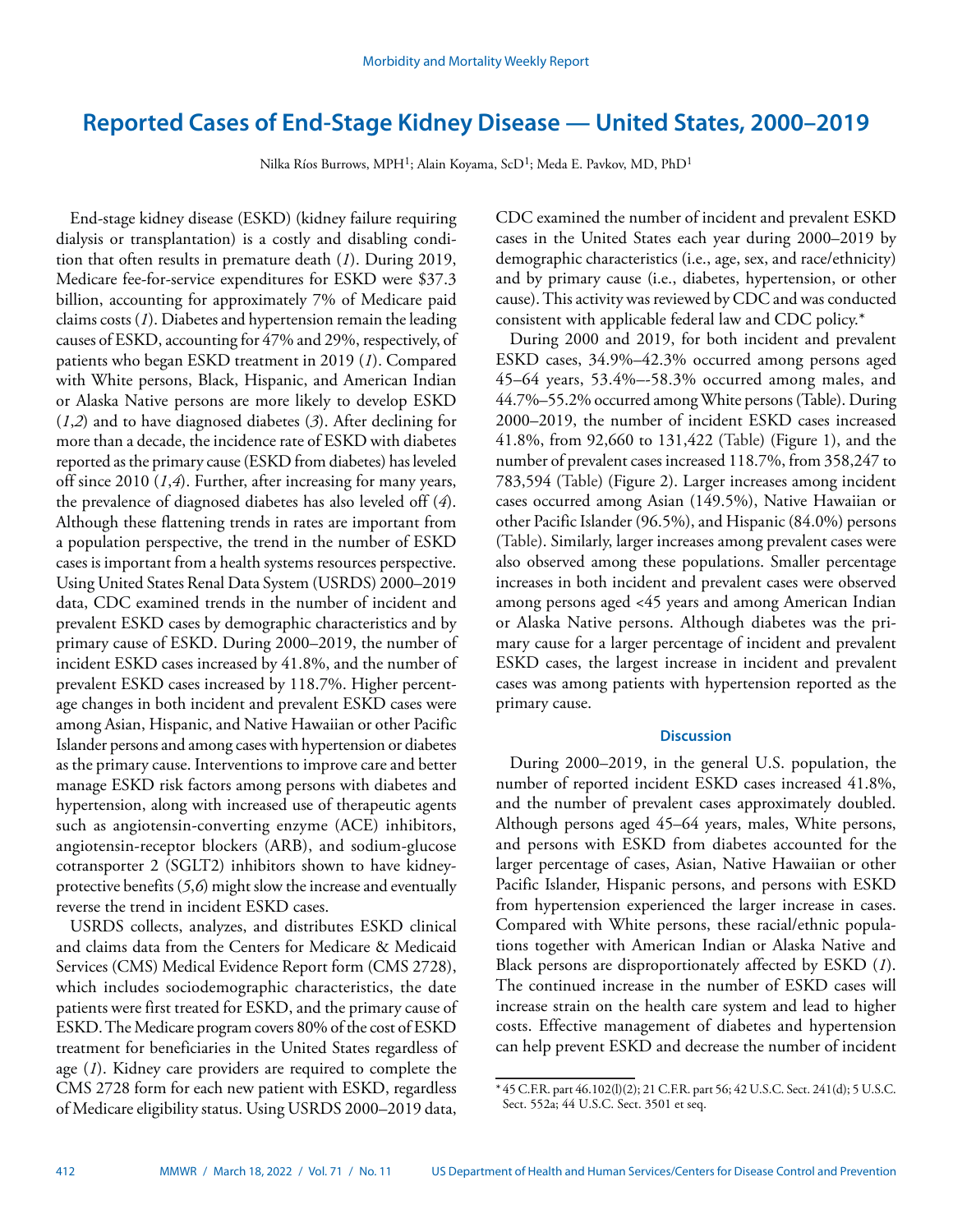| Characteristic                            | Incident cases              |                             |                      | <b>Prevalent cases</b>      |                             |                      |
|-------------------------------------------|-----------------------------|-----------------------------|----------------------|-----------------------------|-----------------------------|----------------------|
|                                           | 2000<br>No. $(%)^{\dagger}$ | 2019<br>No. $(%)^{\dagger}$ | Percentage<br>change | 2000<br>No. $(%)^{\dagger}$ | 2019<br>$No. (%)^{\dagger}$ | Percentage<br>change |
|                                           |                             |                             |                      |                             |                             |                      |
| Age group, yrs                            |                             |                             |                      |                             |                             |                      |
| <45                                       | 14,194 (15.3)               | 16,230 (12.3)               | 14.3                 | 87,769 (24.5)               | 118,208 (15.1)              | 34.7                 |
| $45 - 64$                                 | 32,370 (34.9)               | 48,874 (37.2)               | 51.0                 | 144,703 (40.4)              | 331,220 (42.3)              | 128.9                |
| $65 - 74$                                 | 23,494 (25.4)               | 35,744 (27.2)               | 52.1                 | 71,825 (20.0)               | 199,005 (25.4)              | 177.1                |
| $\geq 75$                                 | 22,602 (24.4)               | 30,574 (23.3)               | 35.3                 | 53,950 (15.1)               | 135,161 (17.2)              | 150.5                |
| Sex                                       |                             |                             |                      |                             |                             |                      |
| Men                                       | 49,500 (53.4)               | 76,631 (58.3)               | 54.8                 | 195,216 (54.5)              | 456,821 (58.3)              | 134.0                |
| Women                                     | 43,160 (46.6)               | 54,791 (41.7)               | 26.9                 | 163,031 (45.5)              | 326,773 (41.7)              | 100.4                |
| <b>Race and Ethnicity</b>                 |                             |                             |                      |                             |                             |                      |
| White                                     | 51,156 (55.2)               | 67,919 (51.7)               | 32.8                 | 180,636 (50.4)              | 349,596 (44.7)              | 93.5                 |
| Black                                     | 25,917 (28.0)               | 33,700 (25.6)               | 30.0                 | 116,376 (32.5)              | 234,399 (29.9)              | 101.4                |
| Hispanic                                  | 11,297 (12.2)               | 20,790 (15.8)               | 84.0                 | 42,129 (11.8)               | 140,961 (18.0)              | 234.6                |
| Asian                                     | 2,507(2.7)                  | 6,256(4.8)                  | 149.5                | 11,839(3.3)                 | 41,393 (5.3)                | 249.6                |
| American Indian or Alaska Native          | 1,041(1.1)                  | 1,299(1.0)                  | 24.8                 | 4,538(1.3)                  | 7,949 (1.0)                 | 75.2                 |
| Native Hawaiian or other Pacific Islander | 742 (0.8)                   | 1,458(1.1)                  | 96.5                 | 2,729(0.8)                  | 9,296(1.2)                  | 240.6                |
| Primary cause                             |                             |                             |                      |                             |                             |                      |
| <b>Diabetes</b>                           | 41,458 (44.7)               | 61,522 (46.8)               | 48.4                 | 129,699 (36.2)              | 307,385 (39.2)              | 137.0                |
| Hypertension                              | 23,384 (25.2)               | 37,539 (28.6)               | 60.5                 | 83,553 (23.3)               | 209,437 (26.7)              | 150.7                |
| Other cause                               | 27,818 (30.0)               | 32,361 (24.6)               | 16.3                 | 144,995 (40.5)              | 266,772 (34.0)              | 84.0                 |

## **TABLE. Number of reported incident and prevalent cases of end-stage kidney disease, by selected characteristics — United States, 2000 and 2019\***

\* Data from United States Renal Data System, 2021 Annual Data Report, Reference Tables. <https://adr.usrds.org/2021/reference-tables>

† Percentages might not sum to 100% because of rounding.





\* Data from United States Renal Data System, 2021 Annual Data Report, Reference Tables. <https://adr.usrds.org/2021/reference-tables>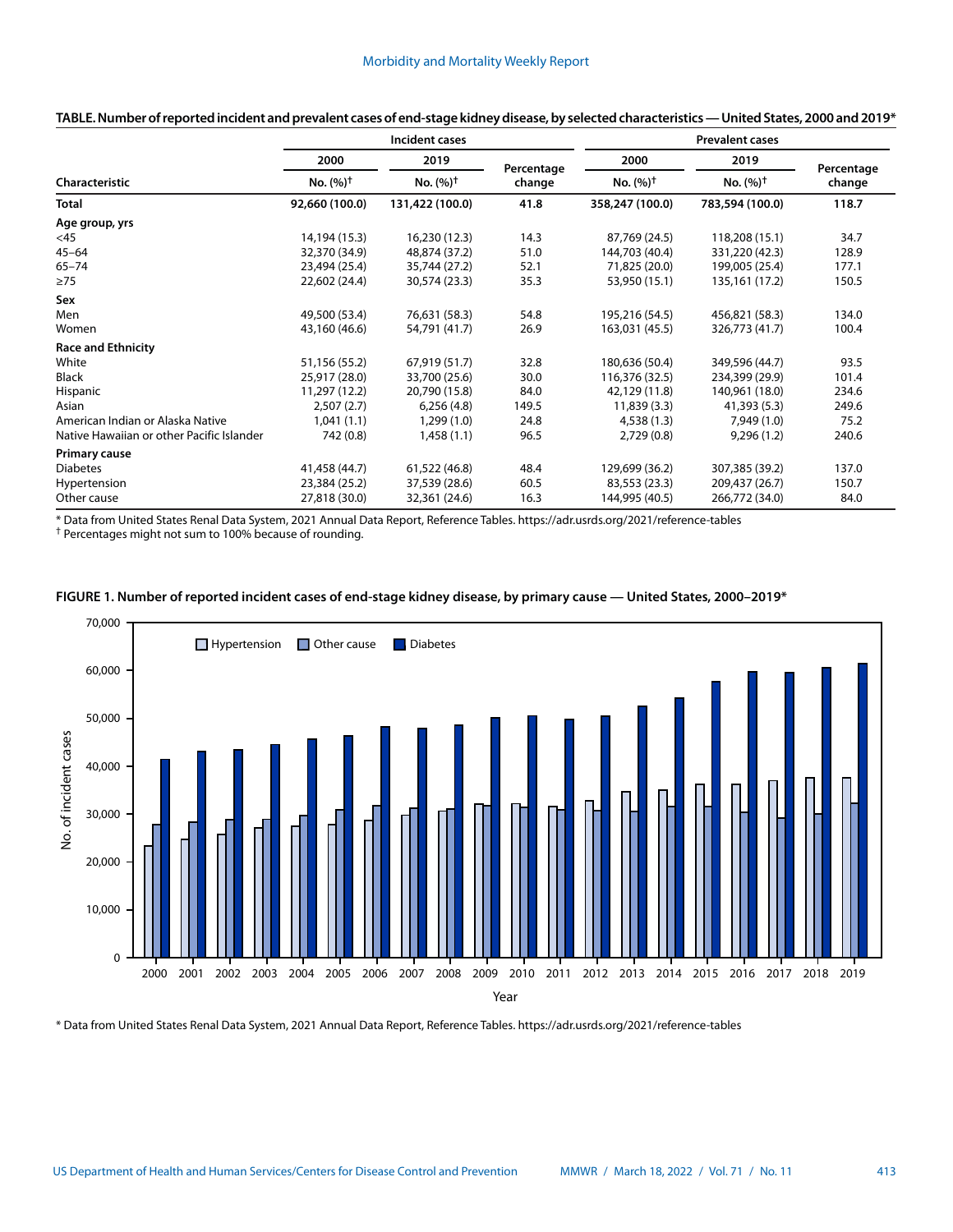

**FIGURE 2. Number of reported prevalent cases of end-stage kidney disease, by primary cause — United States, 2000–2019\***

\* Data from United States Renal Data System, 2021 Annual Data Report, Reference Tables. <https://adr.usrds.org/2021/reference-tables>

cases, thus alleviating the burden on the health care system and reducing costs.

Managing risk factors such as diabetes and high blood pressure and treatment with ACE inhibitors or ARBs have been shown to help prevent or delay the onset of ESKD from diabetes (*5*,*7*). In persons with diabetes, ACE inhibitors and ARBs lower blood pressure, reduce albuminuria, and slow the decline in kidney function (*5*). Other agents such as SGLT2 inhibitors have been shown to reduce the risks for cardiovascular disease and progression of chronic kidney disease in patients with type 2 diabetes, in addition to lowering blood glucose (*6*). However, the number of patients with newly treated ESKD from diabetes is likely to continue to increase with the increasing number of persons with diagnosed diabetes (*4*).

Compared with White persons, Black, Hispanic, and American Indian or Alaska Native persons are approximately two to three times as likely to develop ESKD (*1*,*2*). However, growth in incident and prevalent cases in the American Indian or Alaska Native population was slower than that in other populations. Population health and team-based approaches to diabetes care, including kidney disease testing and case management, implemented by the Indian Health Service, tribal and urban Indian health facilities, and supported by the Special Diabetes Program for Indians were associated with an estimated Medicare savings as high as \$520.4 million in ESKD cases averted (*8*). This program might explain the lower percentage change in ESKD cases during 2000–2019. Expansion of these programs to other populations could reduce morbidity and save costs. In addition, interventions to promote and increase use of ACE inhibitors, ARBs, and SGLT2 inhibitors, along with improving care and better managing ESKD risk factors among persons with diabetes, might slow the increase and eventually reverse the trend in incident ESKD cases.

ESKD will continue to have a large impact on the U.S. health care system with population growth, aging, high prevalence of ESKD risk factors such as diabetes, better survival of the ESKD population, and improved transplant outcomes (*1*,*3*,*4*). Although the mortality rate in kidney transplant patients is three times lower compared with patients on dialysis (*1*), transplant recipients accounted for 3.0% of the incident and 29.6% of the prevalent ESKD cases in 2019. Further, annual transplant rates in this population declined somewhat during 2000–2019 (*1*). Several government agencies and nongovernmental organizations have implemented initiatives to increase access to kidney transplants and promote transplantation (*9*). In addition, CMS extended Medicare coverage of immunosuppressive drugs from 36 months to the lifetime of the kidney transplant recipient, preventing the return of transplant patients to dialysis. This extension of coverage is expected to save Medicare \$400 million over 10 years (*10*). Whereas these factors collectively might result in the continued growth of the ESKD population, with better management of ESKD, patients can live a healthier life at a reduced cost to the health care system.